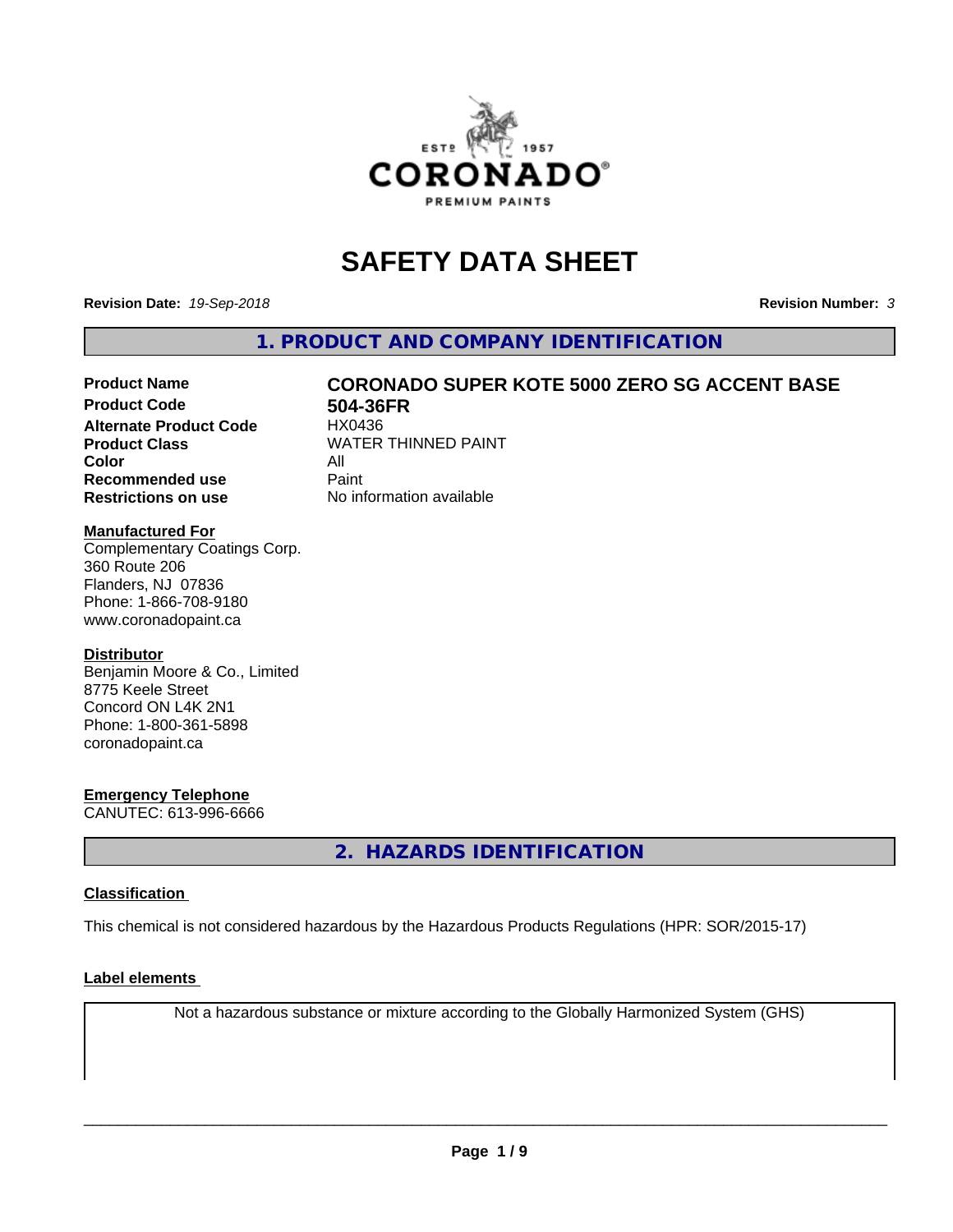**Appearance** liquid

**Odor** little or no odor

**Other information**

No information available

#### **3. COMPOSITION INFORMATION ON COMPONENTS**

\_\_\_\_\_\_\_\_\_\_\_\_\_\_\_\_\_\_\_\_\_\_\_\_\_\_\_\_\_\_\_\_\_\_\_\_\_\_\_\_\_\_\_\_\_\_\_\_\_\_\_\_\_\_\_\_\_\_\_\_\_\_\_\_\_\_\_\_\_\_\_\_\_\_\_\_\_\_\_\_\_\_\_\_\_\_\_\_\_\_\_\_\_

| Chemical<br>name                  | <b>CAS No.</b>              | <br>$^{\circ}$<br>πг  |
|-----------------------------------|-----------------------------|-----------------------|
| .<br>. .<br>Kaolir                | -58-<br>$\sim$<br>-<br>∶∠ت  | 7%                    |
| ÷.<br>dioxide ו<br><b>Itanium</b> | -<br>$\sim$<br>13163<br>. n | 250/<br>v.<br>$\cdot$ |

|                                        | 4. FIRST AID MEASURES                                                                                    |
|----------------------------------------|----------------------------------------------------------------------------------------------------------|
| <b>General Advice</b>                  | No hazards which require special first aid measures.                                                     |
| <b>Eye Contact</b>                     | Rinse thoroughly with plenty of water for at least 15<br>minutes and consult a physician.                |
| <b>Skin Contact</b>                    | Wash off immediately with soap and plenty of water while<br>removing all contaminated clothes and shoes. |
| <b>Inhalation</b>                      | Move to fresh air. If symptoms persist, call a physician.                                                |
| Ingestion                              | Clean mouth with water and afterwards drink plenty of<br>water. Consult a physician if necessary.        |
| <b>Most Important Symptoms/Effects</b> | None known.                                                                                              |
| <b>Notes To Physician</b>              | Treat symptomatically.                                                                                   |
|                                        | 5. FIRE-FIGHTING MEASURES                                                                                |

| As in any fire, wear self-contained breathing apparatus<br><b>Protective Equipment And Precautions For</b><br>pressure-demand, MSHA/NIOSH (approved or equivalent)<br><b>Firefighters</b><br>and full protective gear.<br>Closed containers may rupture if exposed to fire or<br><b>Specific Hazards Arising From The Chemical</b><br>extreme heat.<br><b>Sensitivity To Mechanical Impact</b><br>No. | <b>Suitable Extinguishing Media</b> | Use extinguishing measures that are appropriate to local<br>circumstances and the surrounding environment. |
|-------------------------------------------------------------------------------------------------------------------------------------------------------------------------------------------------------------------------------------------------------------------------------------------------------------------------------------------------------------------------------------------------------|-------------------------------------|------------------------------------------------------------------------------------------------------------|
|                                                                                                                                                                                                                                                                                                                                                                                                       |                                     |                                                                                                            |
|                                                                                                                                                                                                                                                                                                                                                                                                       |                                     |                                                                                                            |
|                                                                                                                                                                                                                                                                                                                                                                                                       |                                     |                                                                                                            |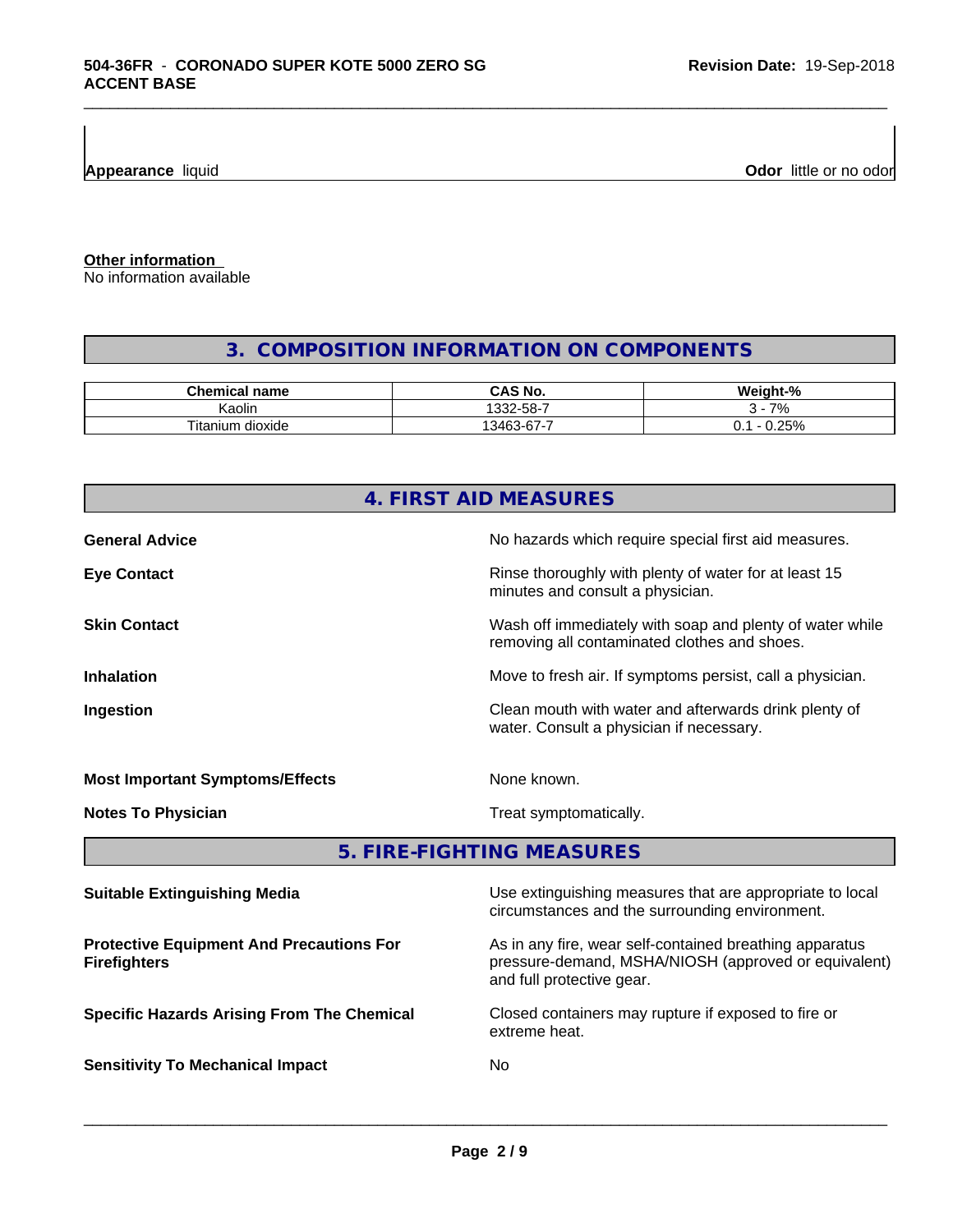| <b>Sensitivity To Static Discharge</b>                                           |                        | No                                                 |                                |
|----------------------------------------------------------------------------------|------------------------|----------------------------------------------------|--------------------------------|
| <b>Flash Point Data</b><br>Flash Point (°F)<br>Flash Point (°C)<br><b>Method</b> |                        | Not applicable<br>Not applicable<br>Not applicable |                                |
| <b>Flammability Limits In Air</b>                                                |                        |                                                    |                                |
| Lower flammability limit:<br><b>Upper flammability limit:</b>                    |                        | Not applicable<br>Not applicable                   |                                |
| <b>NFPA</b><br>Health: 1                                                         | <b>Flammability: 0</b> | <b>Instability: 0</b>                              | <b>Special: Not Applicable</b> |

\_\_\_\_\_\_\_\_\_\_\_\_\_\_\_\_\_\_\_\_\_\_\_\_\_\_\_\_\_\_\_\_\_\_\_\_\_\_\_\_\_\_\_\_\_\_\_\_\_\_\_\_\_\_\_\_\_\_\_\_\_\_\_\_\_\_\_\_\_\_\_\_\_\_\_\_\_\_\_\_\_\_\_\_\_\_\_\_\_\_\_\_\_

#### **NFPA Legend**

- 0 Not Hazardous
- 1 Slightly
- 2 Moderate
- 3 High
- 4 Severe

*The ratings assigned are only suggested ratings, the contractor/employer has ultimate responsibilities for NFPA ratings where this system is used.*

*Additional information regarding the NFPA rating system is available from the National Fire Protection Agency (NFPA) at www.nfpa.org.*

#### **6. ACCIDENTAL RELEASE MEASURES**

**Personal Precautions Precautions** Avoid contact with skin, eyes and clothing. Ensure adequate ventilation.

**Other Information Other Information Prevent further leakage or spillage if safe to do so.** 

**Environmental precautions** See Section 12 for additional Ecological Information.

**Methods for Cleaning Up Example 20 Soak** up with inert absorbent material. Sweep up and shovel into suitable containers for disposal.

vapors, spray mists or sanding dust. In case of insufficient

ventilation, wear suitable respiratory equipment.

**7. HANDLING AND STORAGE**

**Handling Handling Avoid contact with skin, eyes and clothing. Avoid breathing** 

**Storage Keep container tightly closed.** Keep out of the reach of

**Incompatible Materials Incompatible Materials No information available** 

 $\overline{\phantom{a}}$  ,  $\overline{\phantom{a}}$  ,  $\overline{\phantom{a}}$  ,  $\overline{\phantom{a}}$  ,  $\overline{\phantom{a}}$  ,  $\overline{\phantom{a}}$  ,  $\overline{\phantom{a}}$  ,  $\overline{\phantom{a}}$  ,  $\overline{\phantom{a}}$  ,  $\overline{\phantom{a}}$  ,  $\overline{\phantom{a}}$  ,  $\overline{\phantom{a}}$  ,  $\overline{\phantom{a}}$  ,  $\overline{\phantom{a}}$  ,  $\overline{\phantom{a}}$  ,  $\overline{\phantom{a}}$ 

children.

**8. EXPOSURE CONTROLS/PERSONAL PROTECTION**

**Exposure Limits**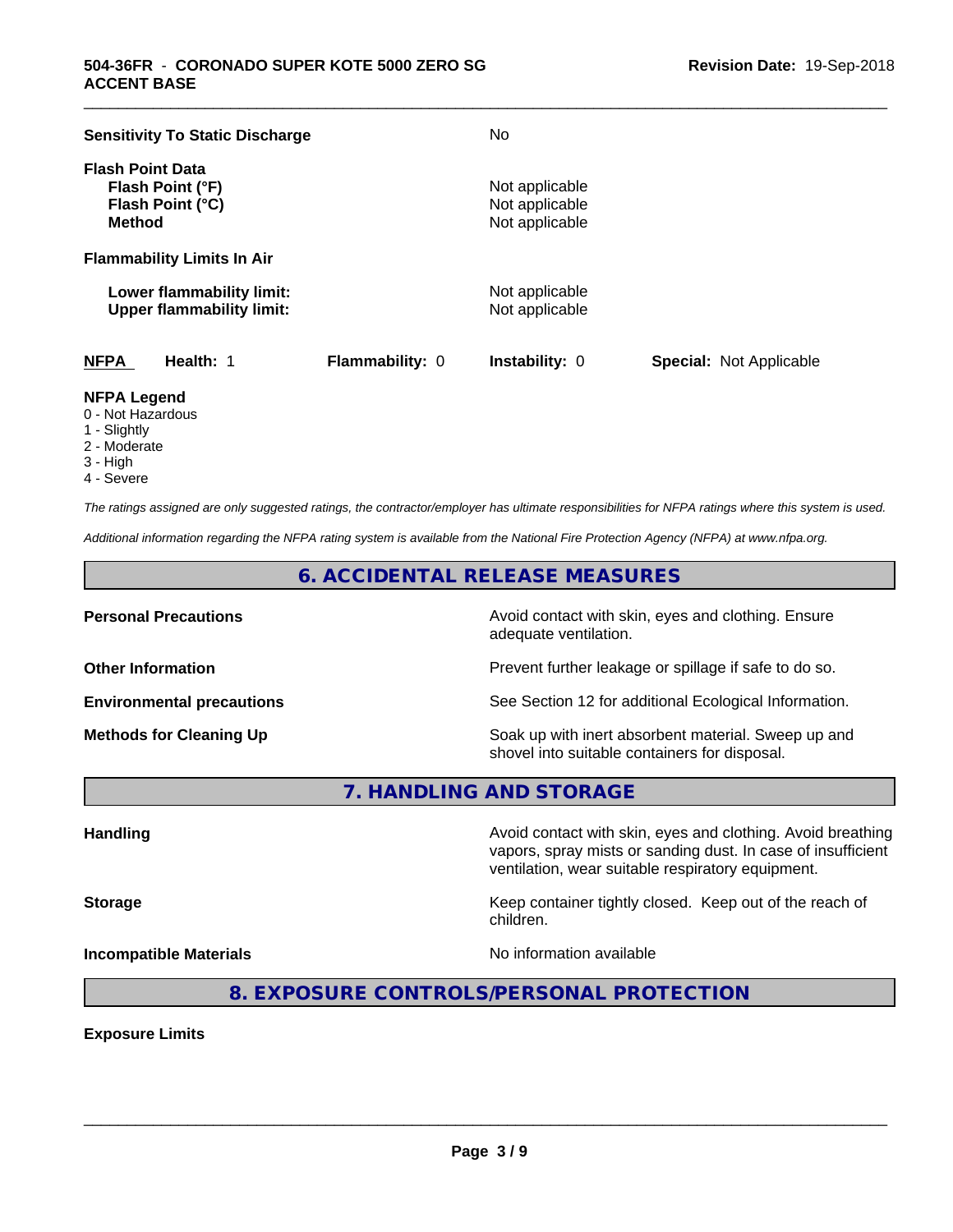| <b>Chemical name</b> | <b>ACGIH TLV</b>      | Alberta                              | <b>British Columbia</b>                                                | Ontario                     | Quebec                      |
|----------------------|-----------------------|--------------------------------------|------------------------------------------------------------------------|-----------------------------|-----------------------------|
| Kaolin               | <b>TWA</b><br>∠ ma/mª | <b>TWA</b><br>$2 \text{ ma/m}^3$     | <b>TWA</b><br>$2 \text{ ma/m}^3$                                       | <b>TWA</b><br>2 ma/m $^3$ - | 5 mg/m <sup>3</sup> - TWAEV |
| Titanium dioxide     | 10 mg/m $3$ - TWA     | <b>TWA</b><br>10 mg/m <sup>3</sup> - | <b>TWA</b><br>10 mg/m <sup>3</sup> -<br>፡ - TWA<br>კ mɑ/m <sup>ვ</sup> | <b>TWA</b><br>10 mg/m $3 -$ | 10 mg/m $3$ - TWAEV         |

\_\_\_\_\_\_\_\_\_\_\_\_\_\_\_\_\_\_\_\_\_\_\_\_\_\_\_\_\_\_\_\_\_\_\_\_\_\_\_\_\_\_\_\_\_\_\_\_\_\_\_\_\_\_\_\_\_\_\_\_\_\_\_\_\_\_\_\_\_\_\_\_\_\_\_\_\_\_\_\_\_\_\_\_\_\_\_\_\_\_\_\_\_

#### **Legend**

ACGIH - American Conference of Governmental Industrial Hygienists Alberta - Alberta Occupational Exposure Limits British Columbia - British Columbia Occupational Exposure Limits Ontario - Ontario Occupational Exposure Limits Quebec - Quebec Occupational Exposure Limits N/E - Not established

# **Personal Protective Equipment**<br>**Eye/Face Protection**

## **Engineering Measures Engineering Measures Engineering Measures Ensure adequate ventilation, especially in confined areas.**

Safety glasses with side-shields. **Skin Protection Protection Protective gloves and impervious clothing. Respiratory Protection In case of insufficient ventilation wear suitable respiratory** equipment.

**Hygiene Measures Avoid contact with skin, eyes and clothing. Remove and Avoid contact with skin, eyes and clothing. Remove and** wash contaminated clothing before re-use. Wash thoroughly after handling.

#### **9. PHYSICAL AND CHEMICAL PROPERTIES**

| Appearance<br>Odor<br><b>Odor Threshold</b><br>Density (Ibs/gal)<br><b>Specific Gravity</b><br>рH<br><b>Viscosity (cps)</b><br>Solubility(ies)<br><b>Water solubility</b><br><b>Evaporation Rate</b><br>Vapor pressure @20 °C (kPa)<br>Vapor density<br>Wt. % Solids<br>Vol. % Solids<br>Wt. % Volatiles<br>Vol. % Volatiles<br><b>VOC Regulatory Limit (g/L)</b><br><b>Boiling Point (°F)</b><br><b>Boiling Point (°C)</b><br><b>Freezing Point (°F)</b><br><b>Freezing Point (°C)</b><br>Flash Point (°F)<br>Flash Point (°C)<br><b>Method</b><br><b>Flammability (solid, gas)</b><br><b>Upper flammability limit:</b> | liquid<br>little or no odor<br>No information available<br>$8.8 - 9.2$<br>$1.05 - 1.10$<br>No information available<br>No information available<br>No information available<br>No information available<br>No information available<br>No information available<br>No information available<br>$30 - 40$<br>$25 - 35$<br>$60 - 70$<br>$65 - 75$<br>< 5<br>212<br>100<br>32<br>0<br>Not applicable<br>Not applicable<br>Not applicable<br>Not applicable<br>Not applicable |
|--------------------------------------------------------------------------------------------------------------------------------------------------------------------------------------------------------------------------------------------------------------------------------------------------------------------------------------------------------------------------------------------------------------------------------------------------------------------------------------------------------------------------------------------------------------------------------------------------------------------------|---------------------------------------------------------------------------------------------------------------------------------------------------------------------------------------------------------------------------------------------------------------------------------------------------------------------------------------------------------------------------------------------------------------------------------------------------------------------------|
| Lower flammability limit:                                                                                                                                                                                                                                                                                                                                                                                                                                                                                                                                                                                                | Not applicable                                                                                                                                                                                                                                                                                                                                                                                                                                                            |
| <b>Autoignition Temperature (°F)</b>                                                                                                                                                                                                                                                                                                                                                                                                                                                                                                                                                                                     | No information available                                                                                                                                                                                                                                                                                                                                                                                                                                                  |
|                                                                                                                                                                                                                                                                                                                                                                                                                                                                                                                                                                                                                          |                                                                                                                                                                                                                                                                                                                                                                                                                                                                           |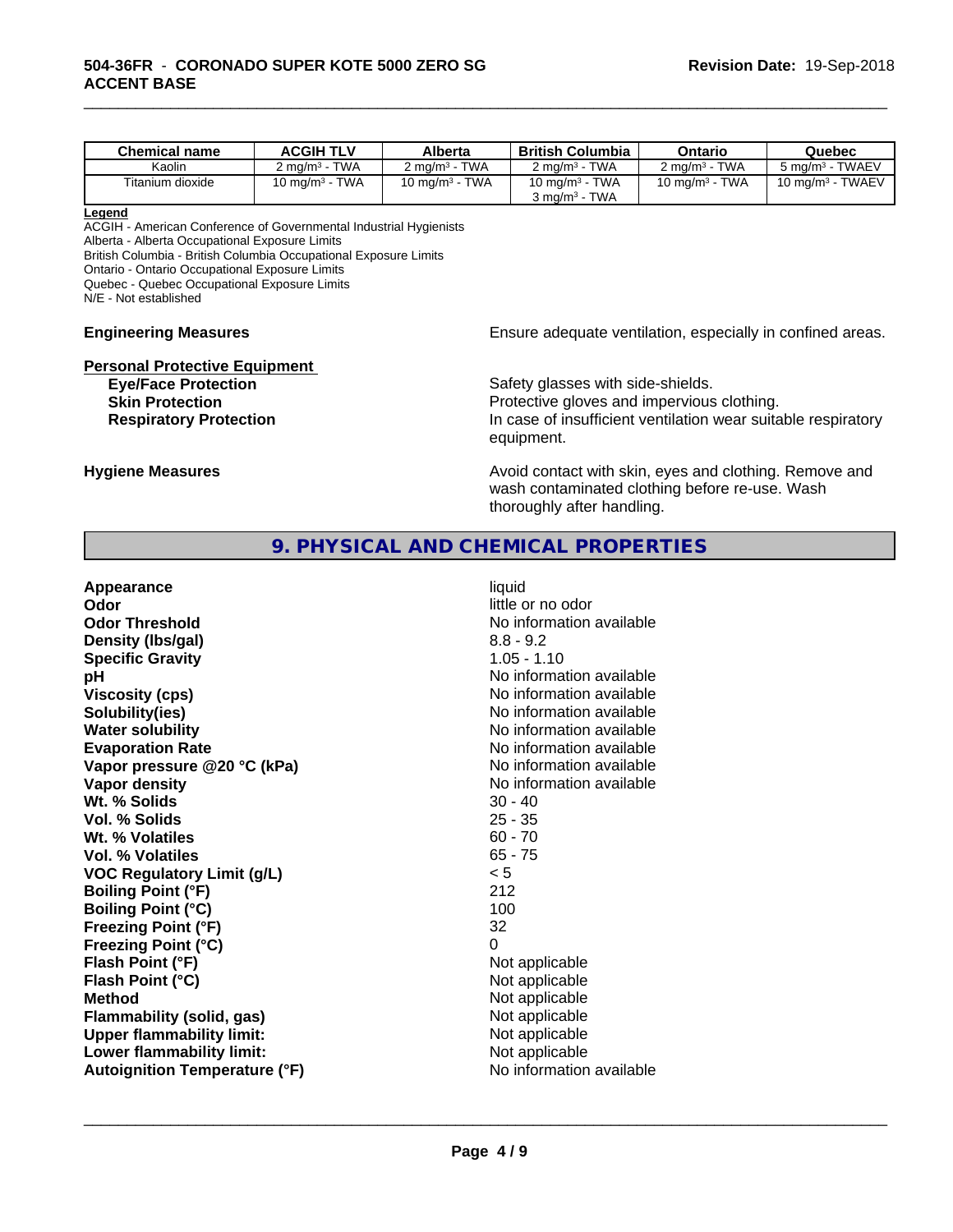**Autoignition Temperature (°C)**<br> **Decomposition Temperature (°F)** No information available **Decomposition Temperature (°F)**<br> **Decomposition Temperature (°C)**<br>
No information available **Decomposition Temperature (°C) Partition coefficient** 

\_\_\_\_\_\_\_\_\_\_\_\_\_\_\_\_\_\_\_\_\_\_\_\_\_\_\_\_\_\_\_\_\_\_\_\_\_\_\_\_\_\_\_\_\_\_\_\_\_\_\_\_\_\_\_\_\_\_\_\_\_\_\_\_\_\_\_\_\_\_\_\_\_\_\_\_\_\_\_\_\_\_\_\_\_\_\_\_\_\_\_\_\_

## **10. STABILITY AND REACTIVITY**

| <b>Reactivity</b>                         | Not Applicable                           |
|-------------------------------------------|------------------------------------------|
| <b>Chemical Stability</b>                 | Stable under normal conditions.          |
| <b>Conditions to avoid</b>                | Prevent from freezing.                   |
| <b>Incompatible Materials</b>             | No materials to be especially mentioned. |
| <b>Hazardous Decomposition Products</b>   | None under normal use.                   |
| <b>Possibility of hazardous reactions</b> | None under normal conditions of use.     |

#### **11. TOXICOLOGICAL INFORMATION**

#### **Product Information Information on likely routes of exposure**

**Principal Routes of Exposure Exposure** Eye contact, skin contact and inhalation.

**Acute Toxicity** 

**Product Information** No information available

#### **Symptoms** related to the physical, chemical and toxicological characteristics

**Symptoms** No information available

#### **Delayed and immediate effects as well as chronic effects from short and long-term exposure**

| May cause slight irritation                                                                                     |
|-----------------------------------------------------------------------------------------------------------------|
| Substance may cause slight skin irritation. Prolonged or<br>repeated contact may dry skin and cause irritation. |
| May cause irritation of respiratory tract.                                                                      |
| Ingestion may cause gastrointestinal irritation, nausea,<br>vomiting and diarrhea.                              |
| No information available.                                                                                       |
| No information available.                                                                                       |
| No information available.                                                                                       |
| No information available.                                                                                       |
| No information available.                                                                                       |
| No information available.                                                                                       |
| No information available.                                                                                       |
| No information available.                                                                                       |
| No information available.                                                                                       |
| No information available.                                                                                       |
|                                                                                                                 |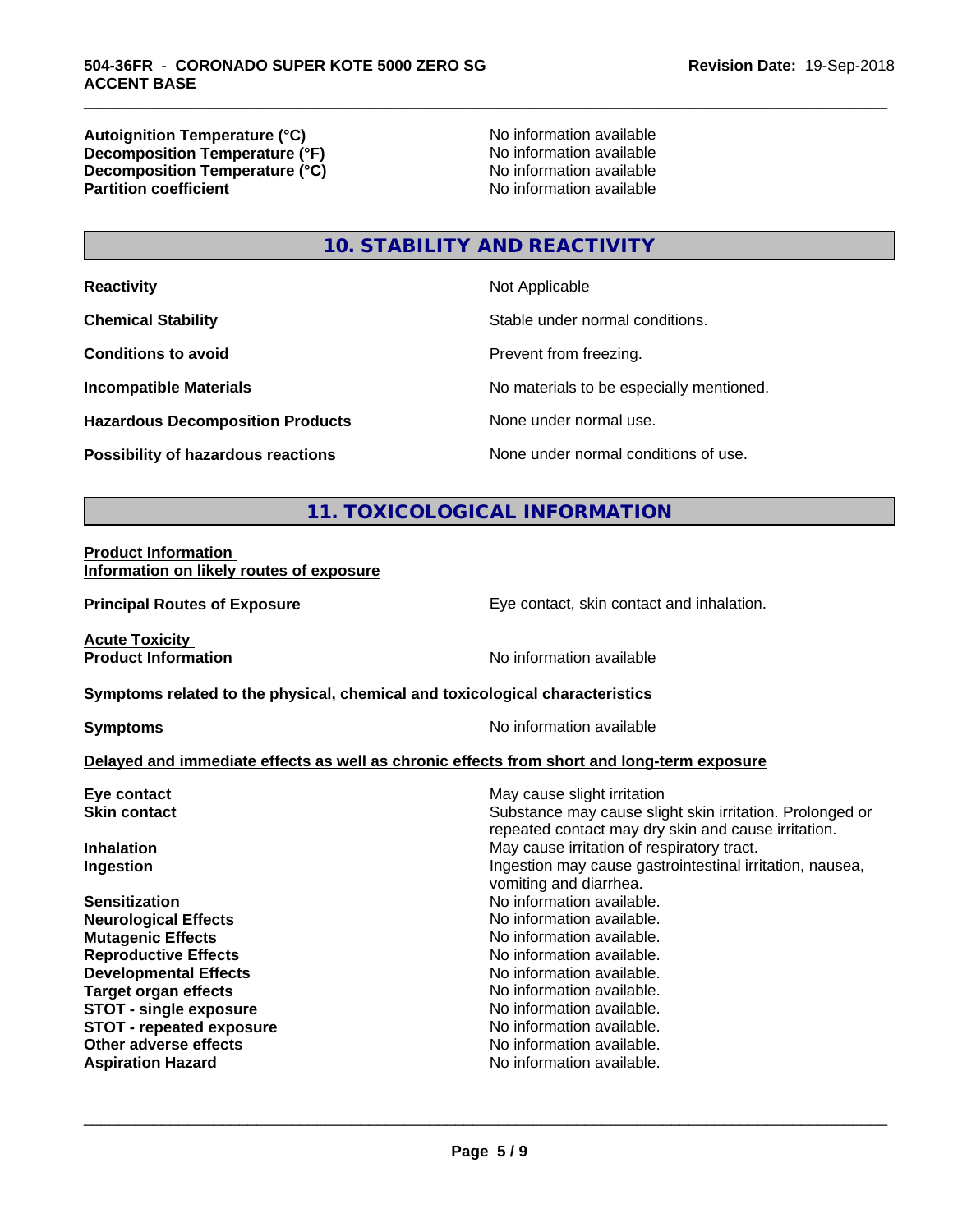#### **Numerical measures of toxicity**

#### **Component Information**

Kaolin LD50 Oral: > 5000 mg/kg (Rat) Titanium dioxide LD50 Oral: > 10000 mg/kg (Rat)

#### **Chronic Toxicity**

#### **Carcinogenicity**

*The information below indicateswhether each agency has listed any ingredient as a carcinogen:.*

| <b>Chemical name</b> | <b>IARC</b>                           | <b>NTP</b> |
|----------------------|---------------------------------------|------------|
|                      | 2B<br>Possible<br>Human<br>Carcinogen |            |
| dioxide<br>⊺ıtanıum  |                                       |            |

\_\_\_\_\_\_\_\_\_\_\_\_\_\_\_\_\_\_\_\_\_\_\_\_\_\_\_\_\_\_\_\_\_\_\_\_\_\_\_\_\_\_\_\_\_\_\_\_\_\_\_\_\_\_\_\_\_\_\_\_\_\_\_\_\_\_\_\_\_\_\_\_\_\_\_\_\_\_\_\_\_\_\_\_\_\_\_\_\_\_\_\_\_

• Although IARC has classified titanium dioxide as possibly carcinogenic to humans (2B), their summary concludes: "No significant exposure to titanium dioxide is thought to occur during the use of products in which titanium dioxide is bound to other materials, such as paint."

#### **Legend**

IARC - International Agency for Research on Cancer NTP - National Toxicity Program OSHA - Occupational Safety & Health Administration

**12. ECOLOGICAL INFORMATION**

#### **Ecotoxicity Effects**

The environmental impact of this product has not been fully investigated.

#### **Product Information**

#### **Acute Toxicity to Fish**

No information available

#### **Acute Toxicity to Aquatic Invertebrates**

No information available

#### **Acute Toxicity to Aquatic Plants**

No information available

#### **Persistence / Degradability**

No information available.

#### **Bioaccumulation**

No information available.

#### **Mobility in Environmental Media**

No information available.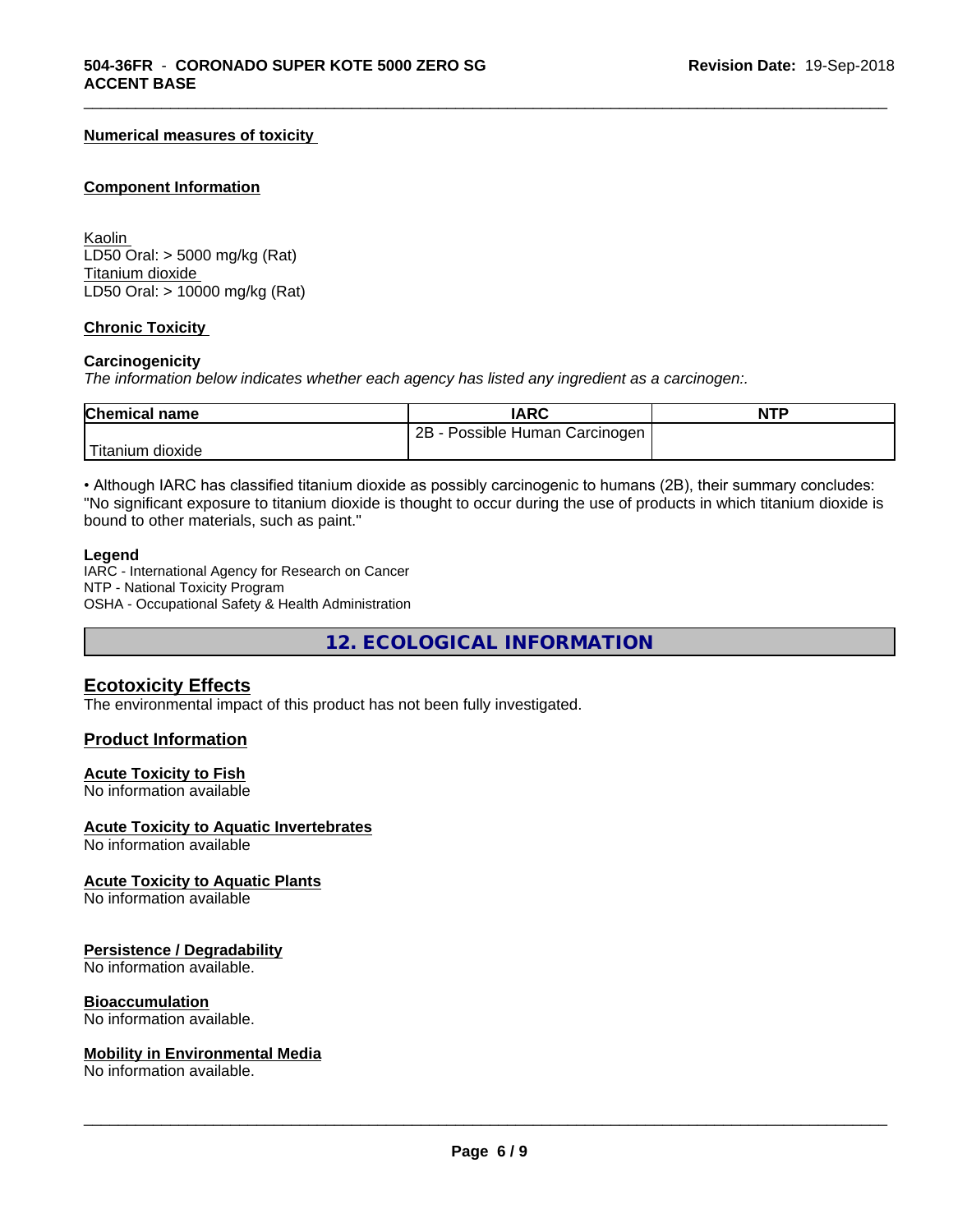**Ozone**

No information available

#### **Component Information**

#### **Acute Toxicity to Fish**

Titanium dioxide  $LC50:$  > 1000 mg/L (Fathead Minnow - 96 hr.)

#### **Acute Toxicity to Aquatic Invertebrates**

No information available

#### **Acute Toxicity to Aquatic Plants**

No information available

#### **13. DISPOSAL CONSIDERATIONS**

\_\_\_\_\_\_\_\_\_\_\_\_\_\_\_\_\_\_\_\_\_\_\_\_\_\_\_\_\_\_\_\_\_\_\_\_\_\_\_\_\_\_\_\_\_\_\_\_\_\_\_\_\_\_\_\_\_\_\_\_\_\_\_\_\_\_\_\_\_\_\_\_\_\_\_\_\_\_\_\_\_\_\_\_\_\_\_\_\_\_\_\_\_

Waste Disposal Method **Dispose of in accordance with federal, state, provincial,** and local regulations. Local requirements may vary, consult your sanitation department or state-designated environmental protection agency for more disposal options.

#### **14. TRANSPORT INFORMATION**

| <b>TDG</b>         | Not regulated |
|--------------------|---------------|
| <b>ICAO / IATA</b> | Not regulated |
| <b>IMDG / IMO</b>  | Not regulated |

#### **15. REGULATORY INFORMATION**

#### **International Inventories**

| <b>TSCA: United States</b> | Yes - All components are listed or exempt. |
|----------------------------|--------------------------------------------|
| <b>DSL: Canada</b>         | Yes - All components are listed or exempt. |

### **National Pollutant Release Inventory (NPRI)**

#### **NPRI Parts 1- 4**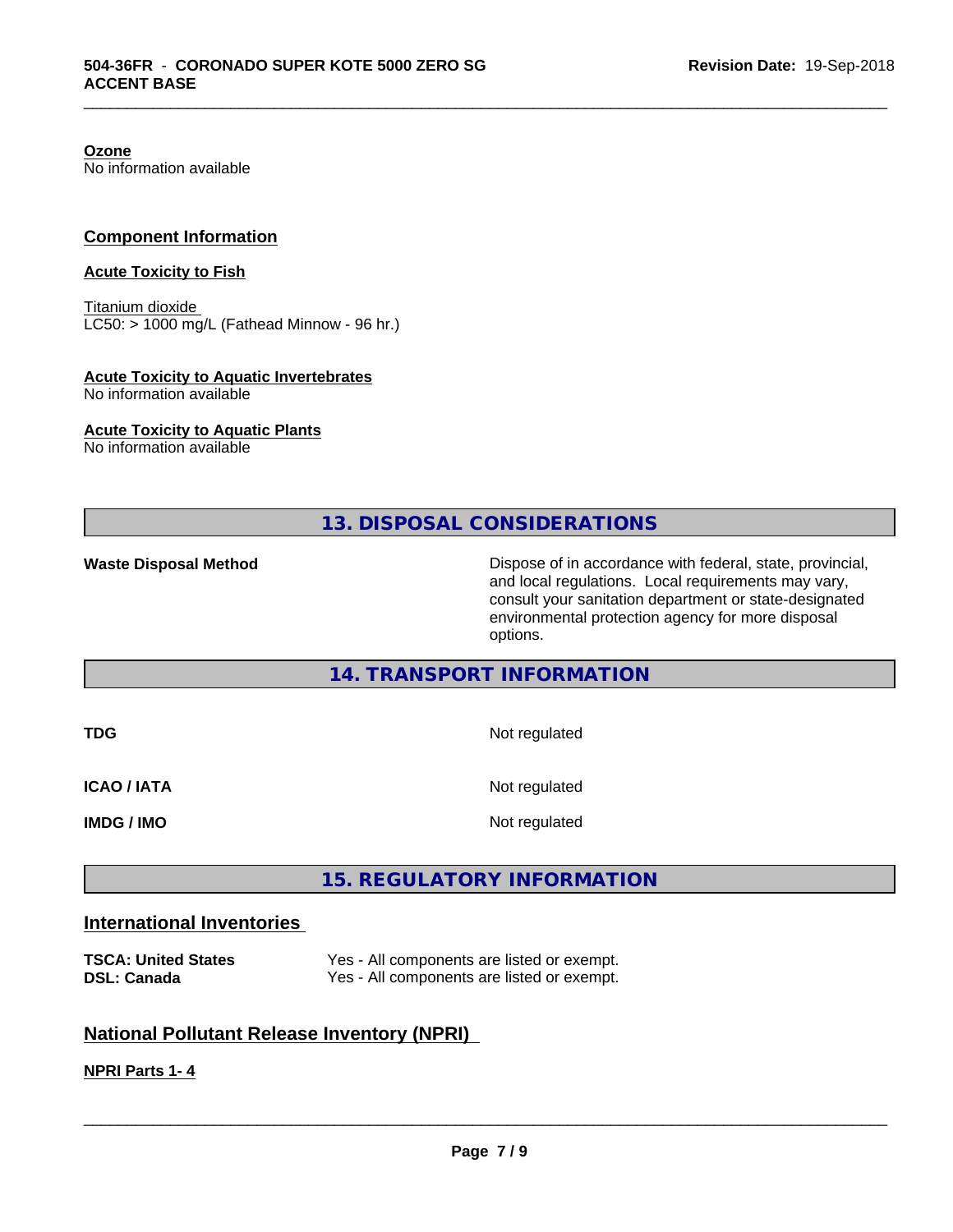This product contains the following Parts 1-4 NPRI chemicals:

#### *None*

#### **NPRI Part 5**

This product contains the following NPRI Part 5 Chemicals:

*None*

#### **WHMIS Regulatory Status**

This product has been classified in accordance with the hazard criteria of the Hazardous Products Regulations (HPR) and the SDS contains all the information required by the HPR.

\_\_\_\_\_\_\_\_\_\_\_\_\_\_\_\_\_\_\_\_\_\_\_\_\_\_\_\_\_\_\_\_\_\_\_\_\_\_\_\_\_\_\_\_\_\_\_\_\_\_\_\_\_\_\_\_\_\_\_\_\_\_\_\_\_\_\_\_\_\_\_\_\_\_\_\_\_\_\_\_\_\_\_\_\_\_\_\_\_\_\_\_\_

**16. OTHER INFORMATION HMIS** - **Health:** 1 **Flammability:** 0 **Reactivity:** 0 **PPE:** - **HMIS Legend** 0 - Minimal Hazard

- 
- 1 Slight Hazard
- 2 Moderate Hazard
- 3 Serious Hazard
- 4 Severe Hazard
- \* Chronic Hazard
- X Consult your supervisor or S.O.P. for "Special" handling instructions.

*Note: The PPE rating has intentionally been left blank. Choose appropriate PPE that will protect employees from the hazards the material will present under the actual normal conditions of use.*

*Caution: HMISÒ ratings are based on a 0-4 rating scale, with 0 representing minimal hazards or risks, and 4 representing significant hazards or risks. Although HMISÒ ratings are not required on MSDSs under 29 CFR 1910.1200, the preparer, has chosen to provide them. HMISÒ ratings are to be used only in conjunction with a fully implemented HMISÒ program by workers who have received appropriate HMISÒ training. HMISÒ is a registered trade and service mark of the NPCA. HMISÒ materials may be purchased exclusively from J. J. Keller (800) 327-6868.*

 **WARNING!** If you scrape, sand, or remove old paint, you may release lead dust. LEAD IS TOXIC. EXPOSURE TO LEAD DUST CAN CAUSE SERIOUS ILLNESS, SUCH AS BRAIN DAMAGE, ESPECIALLY IN CHILDREN. PREGNANT WOMEN SHOULD ALSO AVOID EXPOSURE.Wear a NIOSH approved respirator to control lead exposure. Clean up carefully with a HEPA vacuum and a wet mop. Before you start, find out how to protect yourself and your family by logging onto Health Canada @

http://www.hc-sc.gc.ca/ewh-semt/contaminants/lead-plomb/asked\_questions-questions\_posees-eng.php.

| <b>Prepared By</b>                                  | <b>Product Stewardship Department</b><br>Benjamin Moore & Co.<br>101 Paragon Drive<br>Montvale, NJ 07645<br>800-225-5554 |  |
|-----------------------------------------------------|--------------------------------------------------------------------------------------------------------------------------|--|
| <b>Revision Date:</b><br><b>Reason for revision</b> | 19-Sep-2018<br>Not available                                                                                             |  |

**Disclaimer**